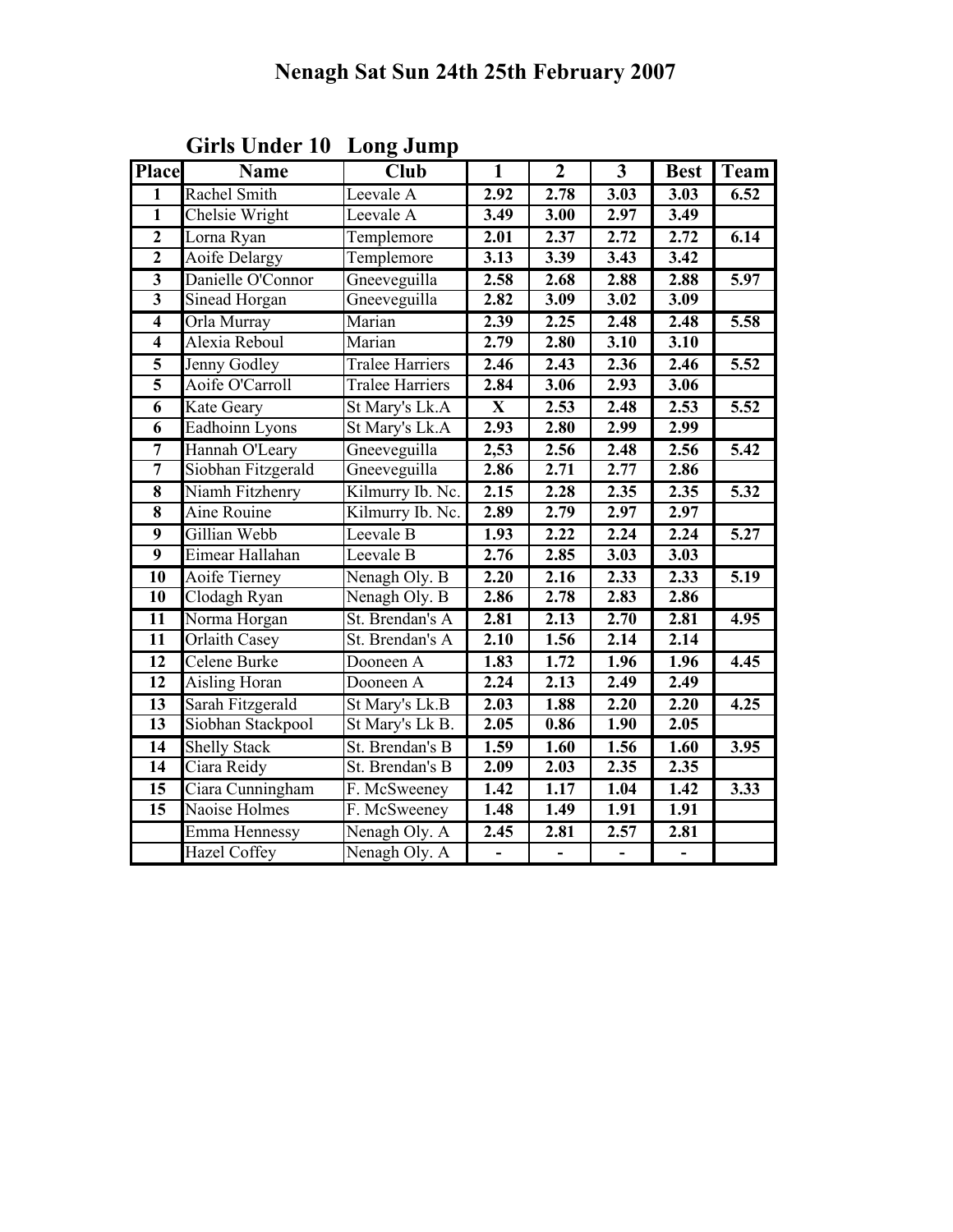| <b>Place</b>            | <b>Name</b>           | <b>Club</b>     | $\overline{1}$          | $\overline{2}$          | $\overline{3}$          | <b>Best</b>       | Team |
|-------------------------|-----------------------|-----------------|-------------------------|-------------------------|-------------------------|-------------------|------|
| 1                       | Aisling McCarthy      | Leevale B       | 3.02                    | 2.81                    | 3.01                    | 3.02              | 6.62 |
| $\mathbf{1}$            | Marie O'Halloran      | Leevale B       | 3.28                    | 3.60                    | 3.12                    | 3.60              |      |
| $\overline{2}$          | Louise Shanahan       | Leevale A       | X                       | 2.95                    | 3.13                    | 3.13              | 6.61 |
| $\overline{2}$          | Ciara Nalty           | Leevale A       | 3.43                    | 3.15                    | 3.48                    | 3.48              |      |
| $\mathbf{3}$            | Orla Healy            | Moyne           | 3.35                    | 3.27                    | 3.13                    | 3.35              | 6.45 |
| $\overline{\mathbf{3}}$ | Ciara Cummins         | Moyne           | 3.10                    | 3.04                    | 3.06                    | $\overline{3.10}$ |      |
| $\overline{4}$          | Aine Ryan             | Dooneen B       | 3.04                    | 3.14                    | 2.83                    | 3.14              | 6.31 |
| $\overline{\mathbf{4}}$ | Fiona O'Shea          | Dooneen B       | 3.05                    | 2.66                    | 3.17                    | 3.17              |      |
| $\overline{\mathbf{5}}$ | Laura Moloney         | Nenagh Oly. A   | 2.77                    | 2.81                    | 2.59                    | 2.81              | 6.01 |
| $\overline{\mathbf{5}}$ | Rachel Hodgins        | Nenagh Oly. A   | 3.20                    | 3.02                    | 3.13                    | 3.20              |      |
| 6                       | Amy Cronin            | Gneeveguilla    | 2.83                    | 2.67                    | 2.73                    | 2.83              | 6.01 |
| 6                       | Rebecca Daly          | Gneeveguilla    | 3.01                    | 3.18                    | 2.97                    | 3.18              |      |
| $\overline{7}$          | Chloe Merritt         | Abbeystriders   | 2.61                    | 2.71                    | 2.59                    | 2.71              | 5.88 |
| $\overline{7}$          | Rita Doherty          | Abbeystriders   | 3.05                    | $\mathbf{X}$            | 3.17                    | $\overline{3.17}$ |      |
| 8                       | Lisa Lovell           | <b>Bandon A</b> | 2.47                    | $\mathbf{X}$            | $\mathbf{X}$            | 2.47              | 5.87 |
| 8                       | Sinead Caulfield      | <b>Bandon A</b> | 3.11                    | 3.40                    | 3.33                    | 3.40              |      |
| $\overline{9}$          | Alex Whelan           | Leevale C       | 2.57                    | $\overline{\mathbf{X}}$ | $\overline{\mathbf{X}}$ | 2.57              | 5.82 |
| $\overline{9}$          | Grainne Kerrisk       | Leevale C       | 3.02                    | $\overline{3.18}$       | 3.25                    | 3.25              |      |
| 10                      | Sarah Burke           | <b>Bandon B</b> | 2.98                    | $\mathbf X$             | $\mathbf{X}$            | 2.98              | 5.81 |
| 10                      | Casey O'Sullivan      | <b>Bandon B</b> | 2.59                    | 2.83                    | 2.33                    | 2.83              |      |
| 11                      | Holly O'Mahoney       | Belgooly A      | 2.74                    | 2.04                    | $\mathbf X$             | 2.74              | 5.78 |
| 11                      | Claire O'Sullivan     | Belgooly A      | 2.78                    | 3.04                    | $\mathbf X$             | 3.04              |      |
| 12                      | Clara Weinman         | Nenagh Oly. B   | X                       | 2.50                    | X                       | 2.50              | 5.77 |
| 12                      | <b>Margaret Hayes</b> | Nenagh Oly. B   | $\overline{\mathbf{X}}$ | 3.27                    | $\overline{\mathbf{X}}$ | 3.27              |      |
| $\overline{13}$         | Nicola Loughnane      | Thurles Croke   | $\mathbf X$             | 2.93                    | 2.75                    | 2.93              | 5.75 |
| 13                      | Karen Kennedy         | Thurles Croke   | 2.70                    | 2.71                    | 2.82                    | 2.82              |      |
| $\overline{14}$         | Sarah Hunter          | Leevale D       | 2.39                    | 2.61                    | 2.61                    | 2.61              | 5.55 |
| 14                      | Amy O'Neill           | Leevale D       | $\overline{\mathbf{X}}$ | $\overline{\mathbf{X}}$ | 2.94                    | 2.94              |      |
| 15                      | Alanah Lyons          | Dooneen E       | $\mathbf X$             | 2.31                    | 2.92                    | 2.92              | 5.49 |
| 15                      | Grace Goggin          | Dooneen E       | 2.57                    | $\mathbf X$             | 2.54                    | 2.57              |      |
| 16                      | Stephanie O'Sullivan  | W.Muskerry      | 2.85                    | 2.71                    | 2.47                    | 2.85              | 5.48 |
| $\overline{16}$         | Sharon O'Sullivan     | W.Muskerry      | 2.52                    | 2.52                    | 2.63                    | 2.63              |      |
| 17                      | Mary O'Shaughnessy    | Dooneen A       | 2.38                    |                         | 2.13                    | 2.38              | 5.27 |
| 17                      | Sinead Madden         | Dooneen A       | 2.72                    | 2.89                    | 2.77                    | 2.89              |      |
| 18                      | Niamh Courtney        | Marian          | 2.31                    | 2.20                    | 2.07                    | 2.31              | 5.24 |
| 18                      | Niamh Jones           | Marian          | 2.65                    | 2.79                    | 2.93                    | 2.93              |      |
| 19                      | Molly O'Rourke        | Belgooly B      | 2.71                    | 2.76                    | $\mathbf{X}$            | 2.76              | 5.11 |
| 19                      | Amy Wren              | Belgooly B      | 2.31                    | 2.07                    | 2.35                    | 2.35              |      |
| 20                      | Rose Marrinan         | St. John's      | X                       | $\mathbf{X}$            | 2.14                    | 2.14              | 4.96 |
| 20                      | Rachel Clancy         | St. John's      | 2.82                    | 2.82                    | 2.74                    | 2.82              |      |
| 21                      | Laura Chesser         | Ennis Track     | 1.71                    |                         | 1.63                    | 1.71              | 4.52 |
| 21                      | Ailbhe Hogan          | Ennis Track     | $\mathbf{X}$            | 2.81                    | 2.72                    | 2.81              |      |
| 22                      | Judy McCarthy         | F. McSweeney B  | 1.64                    | 2.00                    | $\mathbf{X}$            | 2.00              | 4.17 |

Girls Under 11 Long Jump